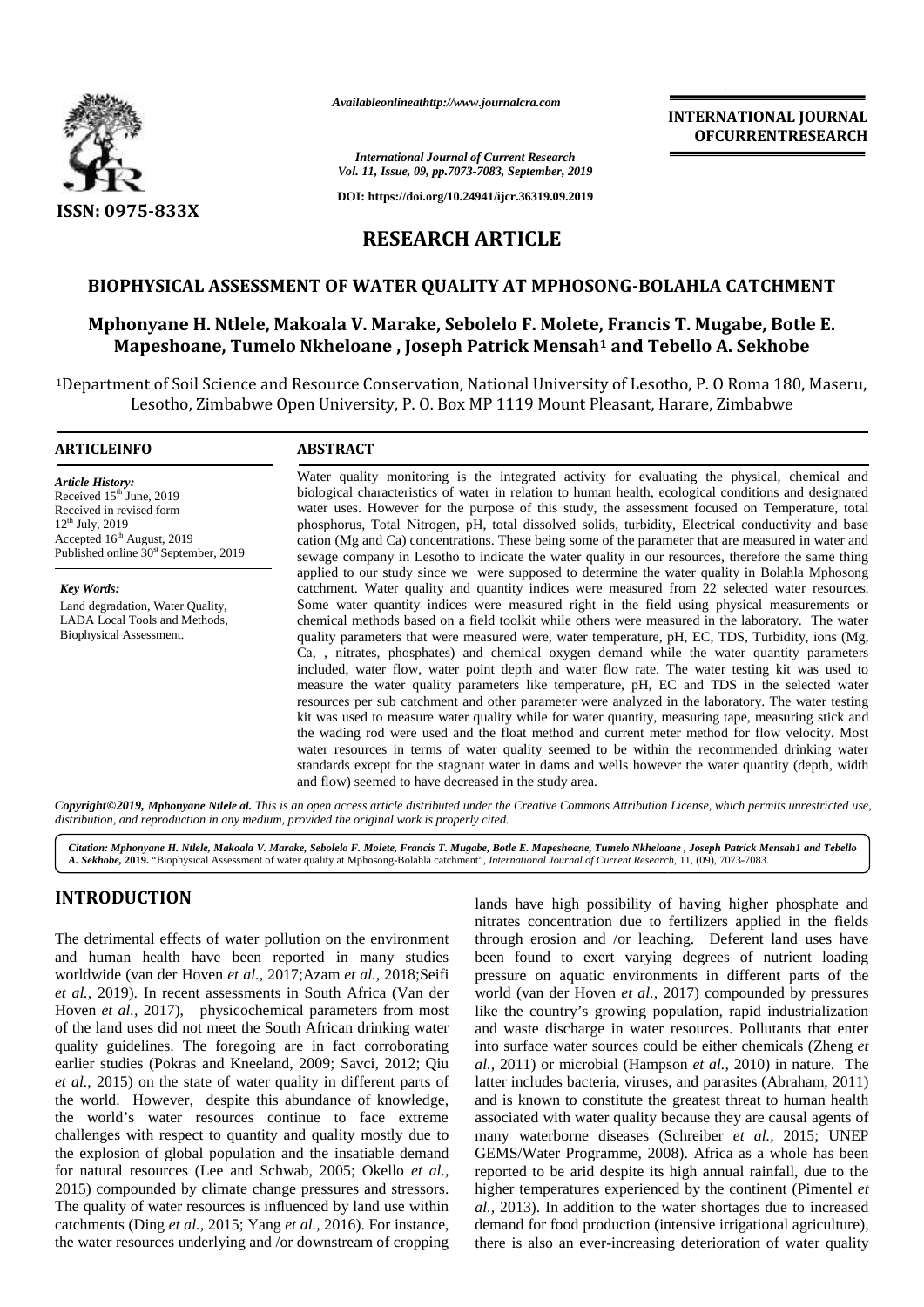as a result of the waste discharged by these same processing industries into the water bodies (Pimentel *et al.,* 2013). The detrimental impacts of industrial effluents into the streams from the industrial complexes in Maputsoe and Lesotho have been a source of concern for many years and some of the streams in the Thetsane industrial complex have been dubbed the Blue Streams ('Mabolou) by local communities downstream. This constant pressure accompanied by a lack of proper environmental management of these resources ultimately results in a reduction in water availability for human needs as well as loss of biodiversity (Skogen *et al.,* 2018). Ultimately, biodiversity loss threatens human well-being and possibly human existence (Cardinale *et al.,* 2012; Naeem, Chazdon, Duffy, Prager, and Worm, 2016). However, water quality may also be burdened by heavy metals which originate from organic and inorganic fertilizers, pesticide applications and irrigation water (Johannsen *et al.,* 2010). Arguably, Lesotho's supply of water resources exceeds national requirements. However, due to climate change especially rainfall variability, this poses a threat to water resources (Nkheloane *et al.,* 2014; LWP 2016). As a results, the water in Lesotho is in great demand in the lowlands and highlands primarily for domestic and stock-watering needs. In Lesotho approximately 85 percent of people live in the rural areas and rely on open water sources such reservoirs, springs and wells (MOHSW and WHO, 2002; Mofelehetsi, 2005; WHO and UNICEF 2006). Water from such sources seldom complies with WHO permissible standard limits for drinking water (Matsipa, 2008). It is thus necessary to check regularly for contaminants and other water safety parameters with the view to mitigating outbreak of water borne diseases (Gwimbi, 2011). Therefore, the purpose of the study was to assess the effect of water degradation in terms of both water quality and quantity.

## **MATERIALS AND METHODS**

**Location:** The study was located in the Mphosong-Bolahla catchment from the confluence of Bolahla and Mphosong River to the northeastern escarpment (Figure 1) in the foothills of the Leribe district. The overall catchment was divided into three sub-catchments of Bolahla (18.0 ha), Senyokotho (10.4 ha) and Mphosong (14.2 ha) for a total area of approximately 42.6 ha in size.

**Climate and Biophysical Characteristics of the Study Site:** The Mphosong-Bolahla catchment is located in the foothills of the northern district of Lesotho between 1,840 m and 3,090 m above sea level. The lowest average minimum monthly temperature in Lesotho was recorded in July  $(-0.3^{\circ} \text{C})$  and the highest in January (13.4 $\degree$ C). The lowest temperature range (-1.09 to  $14.83^{\circ}$ C) was recorded in June (BOS 2017). The amount of rainfall in Lesotho has been increasing throughout the years, where the highest increase was observed from 2009 (762 mm) to 2010 (865 mm) constituting 13.5 percent. However, since 2012, the district has experienced a sudden decrease of 35.0 percent of the average national annual rainfall (BOS, 2014) leading to minimum annual rainfall of 516 mm while the maximum rainfall was 785 mm in 2012. Farmers in the area mainly practice subsistence mixed farming of livestock ( cattle, horses, sheep and goats) and field crops (maize, beans, wheat and sorghum) with a variety of vegetables and fruit trees (mainly peaches) in the fields and backyard gardens of the homesteads. Leribe is a prime agricultural land with high production except in drought years

e.g. 2015/16 cropping season when farmers experienced high crop failures and most of their lands fallow due to drought (BOS 2017). For instance in the 2016/2017 growing season, the planted area of maize was 33, 629 ha and beans in an area of 5,790 ha far higher than other districts. Some cottage industries of dried fruits are practiced by women in study area and a bakery at Ha Senyokotho village. The geomorphologic character of the landscape is characterized by dendritic drainage pattern with three main streams draining the whole catchment and converging into the Mphosong River. Thus the natural water resources like wells springs and wetlands are distributed within the catchment.

**Biophysical Indicators of Specific Water Resources:** A detailed assessment was conducted during a transect walk by a team of assessors and a key informants in every village. In particular, key water resources (wetlands, rivers and streams, dams and wells) (Figure 2) identified during the reconnaissance walk conducted prior to the transect walk were assessed in the study area. GPS was used to log the coordinates of all sampling points along the transects. Both the qualitative and quantitative measurements of water quality and quantity in each water resource were evaluated at each sampling point. First, the type of water source was identified, coordinates of that water resource were recorded using the GPS and the land use system was defined. Therefore, qualitative measurements were obtained from the visual observation of water resources by the local informants and the assessment team. The following assessments were made: assessment of water levels, water depth, and potential loss of water by soil evaporation and runoff, colour of water, pollution around the water source e.g. signs of animal faeces and salinity measurements.

Water quality assessment: Quantitative assessment was obtained from the additional measurements of water quality and quantity to verify results of visual assessment. Water quantity variables were water point width, water point depth and water flow. While water quality variables included temperature, Electrical conductivity, TDS pH, Total P, total N and turbidity.For every selected water source, the water testing kit was used to measure water quality parameters by inserting the kit directly in the source to take the readings (Figure 3). The parameters like pH, Temperature, Total Dissolved solids (TDS) and Electrical Conductivity (EC) were measured in-situ using a mini water testing kit (HI 98 129 model). Since the test kit could not measure all the parameters in the field, water samples were taken for further analysis in the Water and Sewage Company (WASCO) laboratory in Maseru for measurement of turbidity, calcium and magnesium hardness, total phosphates, nitrates and chemical oxygen demand. Turbidity was determined using the Nephelometric method, Nitrates by Hach method 8039: Cadmium reduction method, Ca and Mg hardness by EDTA titration method, phosphate by Hach method 8048: ascorbic acid method and COD by potassium dichromate: Digestion absorbance method. Water quality determination was assessed based on the SA drinking water standards which is a benchmark for water treatment in Lesotho.

### **RESULTS AND DISCUSSION**

#### **Water Quality Analysis**

**Temperature***:* The temperature of the water sources was measured in-situ using the water testing kit for each of the major water sources in the various sub-catchments (Figure 4).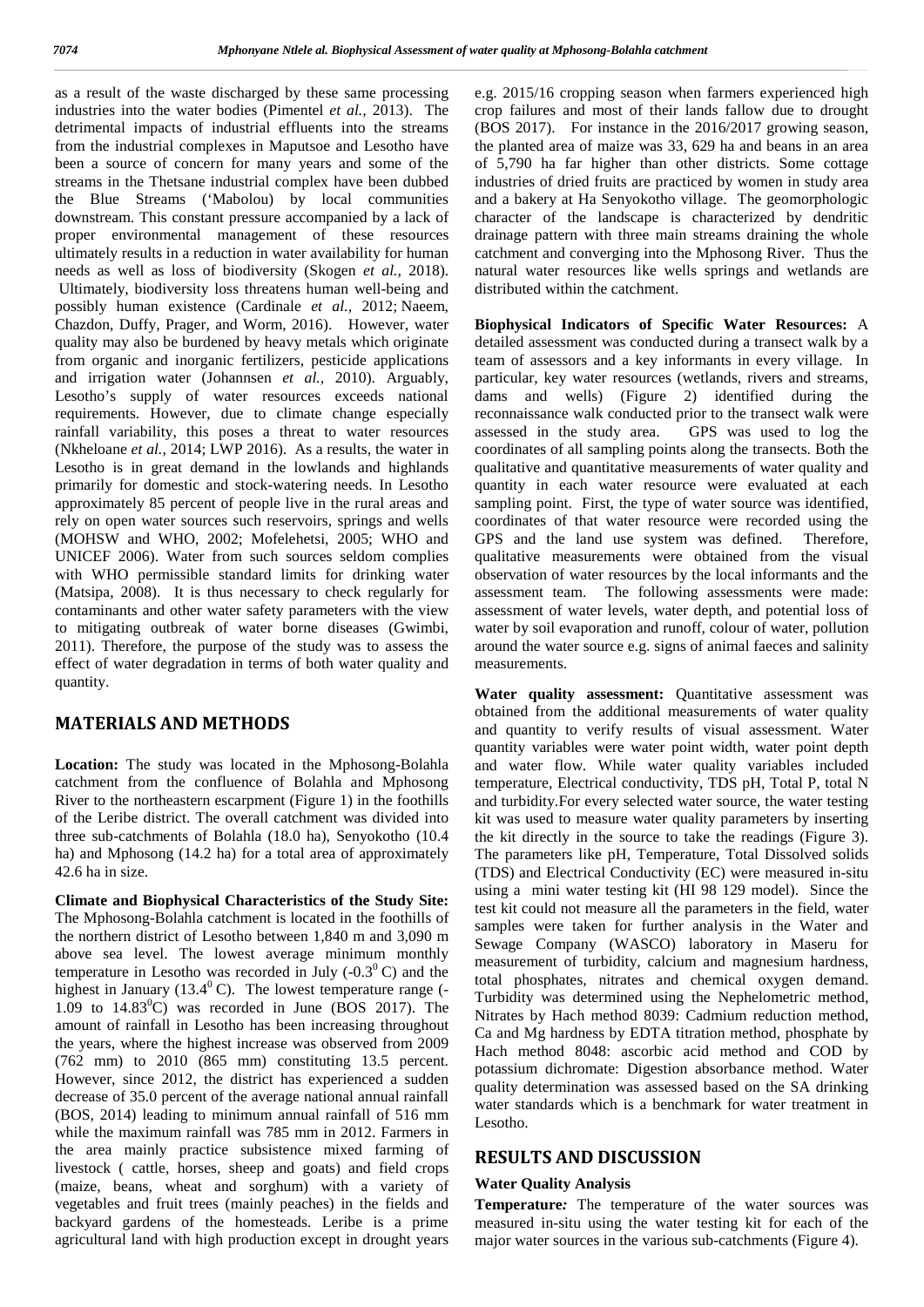

**Figure 1.Map of Bolahla-Mphosong catchment**



**Figure 2. Water sampling points along a transect line across the Mphosong-Bolahla sub-catchments**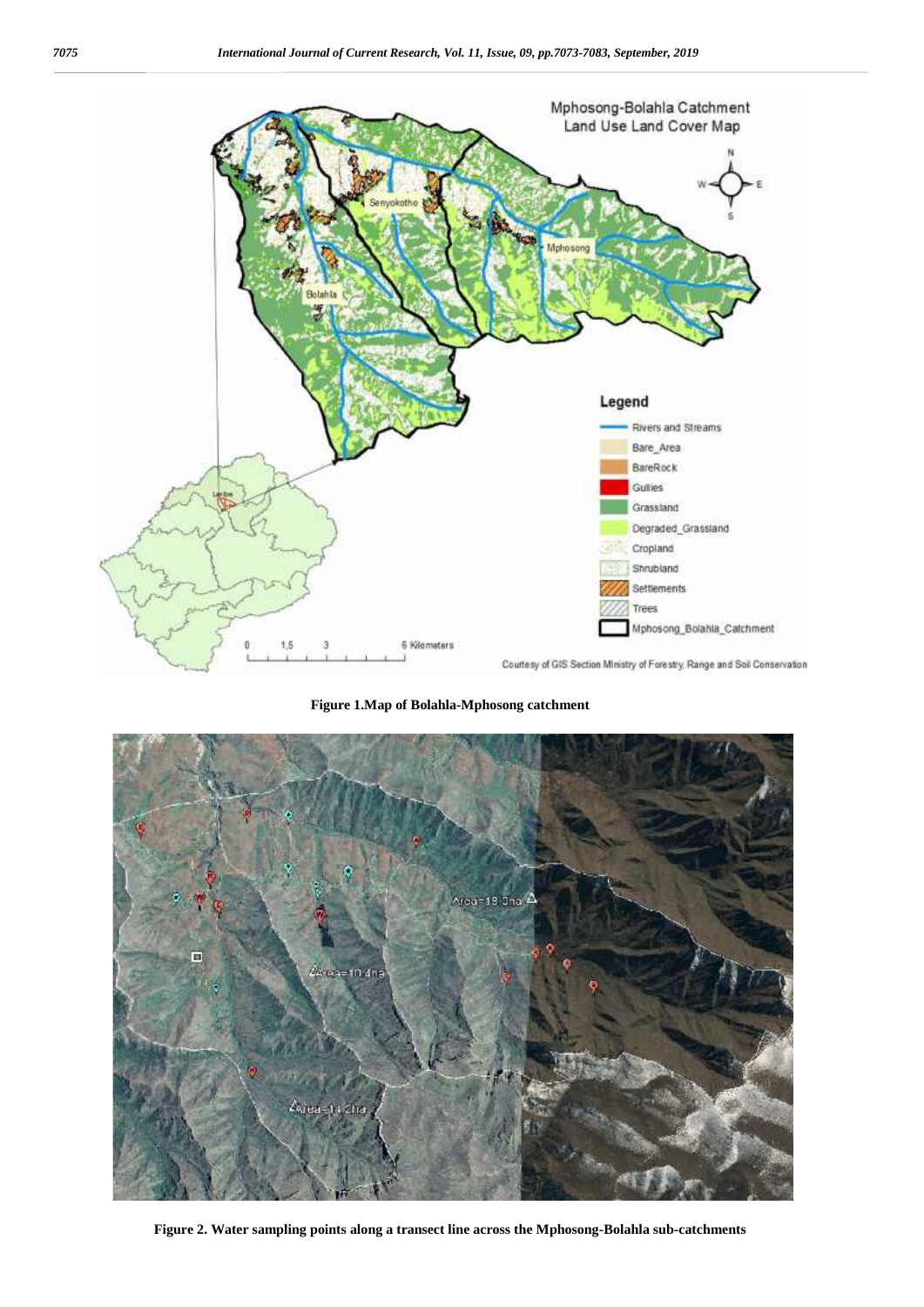

**Figure 3. Measuring water quality in the Bolahla River the** 



**Figure 4. Water temperature in different water resources**



**Figure 5. Hot natural spring at Ha Botšo in the Mphosong River**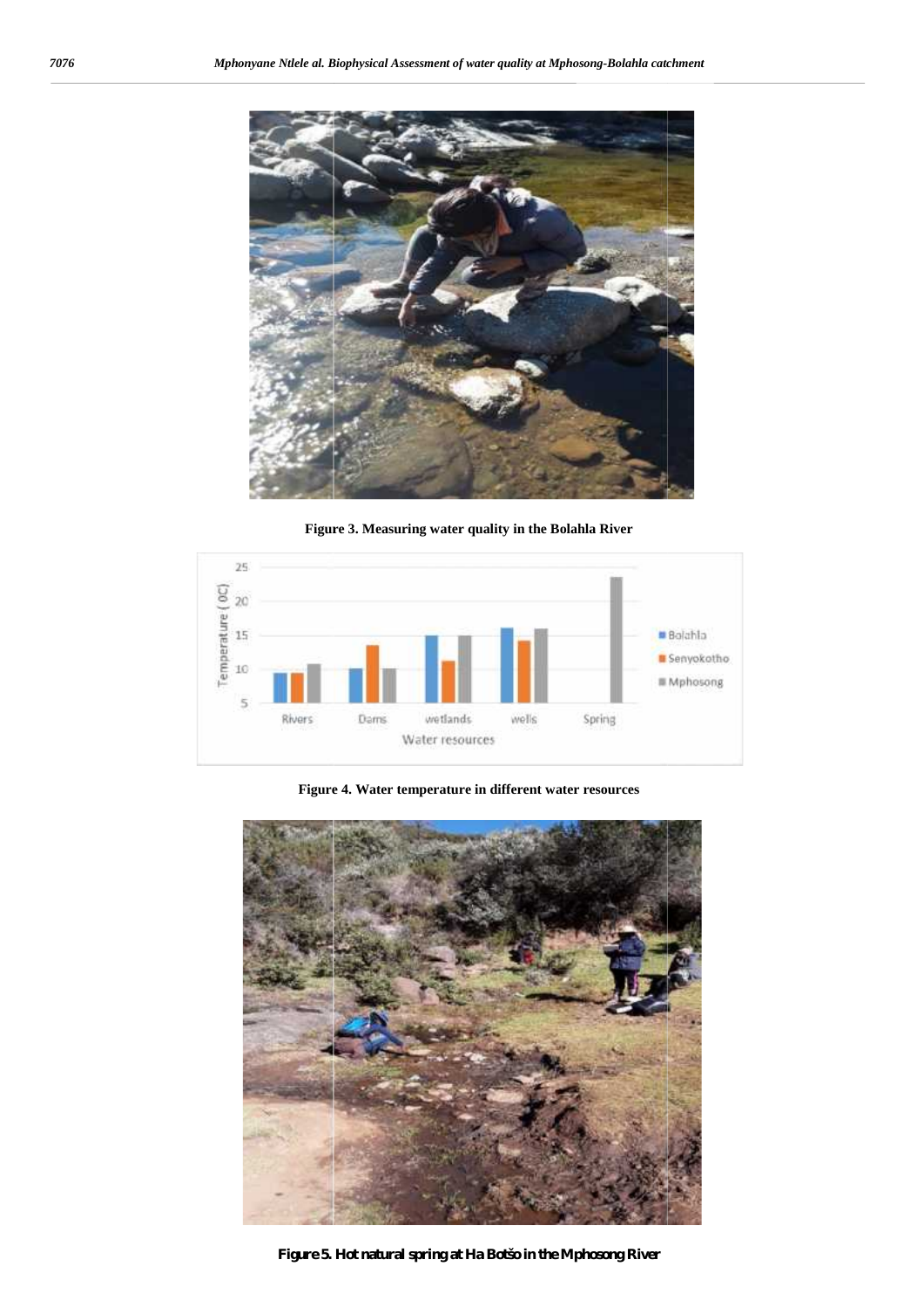

**Figure 7. EC in various water resources**



**Figure 8. TDS in water resources by water source and sub catchment**



**Figure 9. Plot of TDS as a function of EC in the study area**



**Figure 10. Water turbidity in various resources**



**Figure. 11. The relationship between temperature and turbidity**



**Figure 12.Ca Concentrations in water resources**



**Figure. 13. Mg concentration in water resources**



**Figure 14.Phosphates in water resources**



**Figure 15. Nitrates concentration in water resources**



**Figure 16.COD concentration in water resources**

**Table 1. Comparative Summary of Water quality Measurements in the Study area with SA drinking Water Standards (1996)**

| Water quality                  | Measurements  | SA drinking water standard |
|--------------------------------|---------------|----------------------------|
| Temperature( ${}^0C$ )         | $6 - 16$      | $<$ 20 (WASCO)             |
| pH                             | 10.67-11.53   | $6.5 - 8.5$                |
| Electrical conductivity (mS/m) | $0.10 - 0.25$ | $0 - 70$                   |
| Total dissolved solids (mg/l)  | $0.04 - 0.13$ | $0 - 450$                  |
| Turbidity (NTU)                | $0.66 - 2.46$ | $\leq 5$                   |
| Phosphate (mg/l)               | 2.31-3.92     | $0.01$ (WHO, $2011$ )      |
| Nitrates (mg/l)                | 3.62-7.84     | $0 - 6$                    |
| Chemical Oxygen Demand (mg/l)  | 1.44-17.11    | $<$ 75 (WASCO)             |
| calcium                        | 44.03-74.28   | $0 - 32$                   |
| magnesium                      | 3.53-7.36     | $0 - 30$                   |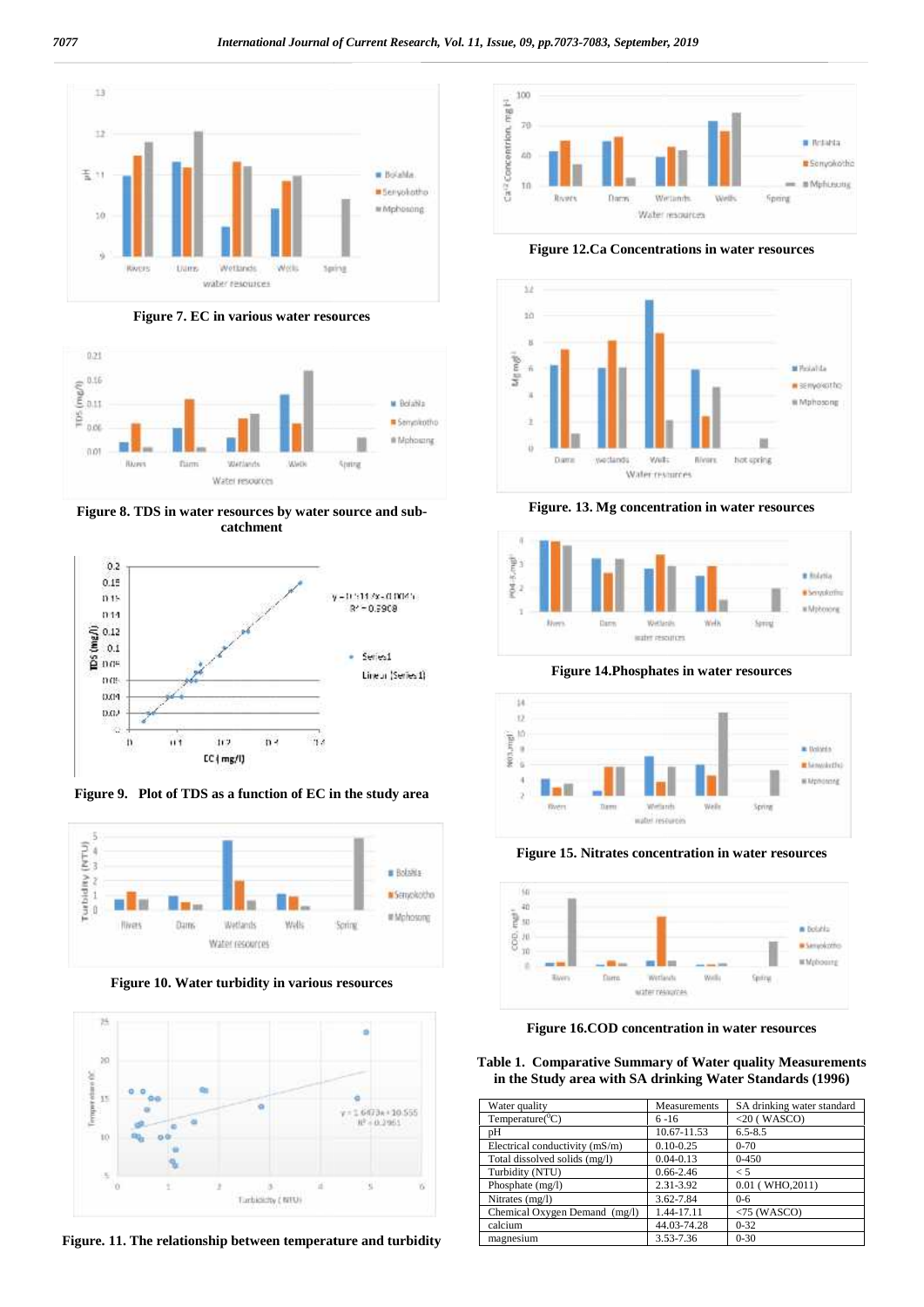The average temperature was lowest in the rivers /streams  $(9.9^{\circ}C)$  followed by dams, wetlands and wells  $(15.47)$ . The measurements were taken during the month of June when it was winter in Lesotho hence the low temperature ranges. A Hot spring was discovered with the help of key informants in the upper reaches of the Mphosong River at Ha Botšo (Figure 5). The water in the spring remained hot throughout the day with an average temperature of  $23.6^{\circ}$ C during the winter months. The water temperature in all water resources except the hot spring was found to be below 20  $\rm{^0C}$  which is according to WASCO Lesotho, is the prescribed temperature for water consumption. However, Van der Hoven *et al.* (2017) found that the mean water temperatures measured during the entire study ranged between 8.3 °C and 9.5 °C in winter and between 11.4 °C and 15.1 °C in spring (2017). The reading were lower than the results in our study area in as much as the studies were both done in winter except for the hot spring  $(23<sup>0</sup>C)$ . Van der Hoven *et al.,* (2017) averred that values were all below the 25 °C recommended limit of the South African domestic water quality and were also lower than those recorded in a study conducted in a rural South African community (Igbinosa and Okoh, 2009). These results shows that the winter climate is beginning to be vigorous in time in most countries including Lesotho with its rapid climate change. The temperature of every aquatic environment is an important physical parameter that directly or indirectly influences other water parameters such as dissolved oxygen (DO) (ARMCANZ and ANZECC, 2000). Drastic reductions in the concentration of DO in water as a result of high-temperature increase may lead to the death of fishes (Kumar and Puri, 2012) while temperature drop below 5 °C may result in the eggs of some water-breeding insects from hatching (ARMCANZ and ANZECC, 2000). The difference in temperature might be due to the location of the study areas, climatic variation and the seasonal variations. elazny *et al.*, (2018) found that Water temperature fluctuations in mountain areas depend not only on the type of analyzed system (stream, spring or lake), but also on the altitudinal zonation and hydrogeological conditions (Zelazny *et al.,* 2018). Since temperature influences the growth and survival of microorganisms in the aquatic environment (Van der Hoven *et al.,* 2017), the living organisms that live in the water might be psychrophilic. Aquatic temperature influences the growth of bacteria because temperature is known to affect chemical and microbiological processes (Zlatanovic *et al.,* 2017) and more profound in stagnant waters (Prest *et al.,* 2013), however, most microorganisms grow best at temperatures between  $20-40^{\circ}\text{C}$  while above  $40^{\circ}\text{C}$  the abundance of microorganisms decreases.

**Water pH Levels:** Generally the average pH in the water bodies in the watershed was in the high alkaline range (Figure 6). The pH ranged between 10.67 and 11.53. the highest value was obtained in Mphosong especially in dams and low in Bolahla in the wetlands. This is possibly reflecting the levels of calcium in the basalt rocks rather than any pollution factors because if the Mphosong stream can be used as a benchmark, there are no villages in the greater catchment area of the stream. In addition the soils of Lesotho are generally acidic in the croplands. Mphosong seemed to have its water resources with high pH, this might be due to the type of rock in the area, limestone, as it weathers it causes high pH in waters. The increase in pH becomes unconducive to acidophiles and again the increase in pH value is accompanied by a flourishing of photosynthetic organisms (El-Zeiny, 2015). According to South African water standards (1996), the water with the pH >

11 tastes soapy and have the severe health effects due to deprotonated species within the water system. International water pH standards (NIS 2007; WHO 2011) have threshold pH levels for good water quality in range of 6.5-8.5. , Therefore, the pH in the study area is way above this threshold range of the regulatory limits for water quality. This therefore, imply that the water quality in the study area is not good for drinking water. Trace metals also play a great role in water pollution. and these metal concentration are related to pH value of the water. At different pH values, the complex-forming agent or chelating agents shows different coordination behavior toward different metal ions (Verma *et al.,* 2018). Hence, the amount of precipitation of different metal ions is different at different pH values. Narin *et al.,* (2000) observed that the optimum pH range for the efficient recovery of some elements like Co, Ni, and Pb is 4.0–8.0 By decreasing the pH, the precipitation of these elements decreased, the higher the pH in water the higher the possibility of trace elements in water thus causing poor water quality both for domestic purposes and agricultural activities.

**Electrical Conductivity:** The electrical conductivity in the catchment area was lowest in Bolahla subcatchment (0.15 ms/m) and highest in Senyokotho sub catchment (0.17 mS/m). Figure 7 shows a plot of EC measurement by sub-catchment.

The highest levels were observed in wells in the Mphosong sub-catchment and dams at Ha Senyokotho and the lowest value was obtained in mphosong especially in the rivers. Selebatso (2018) found that salinity of the water was high in the ponds compared to the outlets while assessing quality of water at wildfile. This was probably due to accumulation of salts because of evaporation of water, and in some cases, poor filtration due cemented bases of some waterholes. Therefore, the electrical conductivity of the water in the study area was found to be in the range 0-70 mS/m. The threshold limits for drinking water according South African and WHO standards (1996) is 0-70 mS/m hence the EC in the water bodies of the study are is below the critical limits and can be declared to be free from severe health effects. The EC levels in the study area are compliant with the regulatory limits for water quality according to NIS (2007) is 100 mS/m or otherwise 25 mS/m (WHO 2011).

**Total Dssolved Solids (TDS):** TDS was found to be highest (0.13 mg/l) in the wells compared to 0.04 mg/l obtained in the rivers in the catchment area (Table 1). The highest TDS was observed in the Ha Senyokotho water bodies (0.09 mg/l). The highest TDS values  $(0.11 \text{ mg/l})$  were observed in the well of Bolahla and Mphosong sub-catchments and the dams at Ha Senyokotho (Figure 8). TDS in the study area is fall within the 0-450 mg/l set by SA WHO standards ( 1996). However according to WHO 2011, the permissible limits for TDS was found to be 100-150 mg/l whille the regulatory limits according to NIS 2007 was found to be 150 mg/l. Therefore the TDS in the study area was found to be out of the limit. Both of TDS and EC determine the concentrations of ions in a fluid, the higher the ions in a fluid the higher the chances of water pollution.The correlation between the TDS and EC was found to be strong as shown by the positive correlation of the two variables, this therefore shows that the two variables were highly correlated as shown in the graph and the equation of the correlation coefficient below; Walton, (1989) found that EC was half the TDS, TDS mg/  $L=0.50$  EC  $\mu$  S/cm. The correlation between TDS/EC parameter has always been linear, but the coefficient varies in time and space (Salari *et al.,* 2018).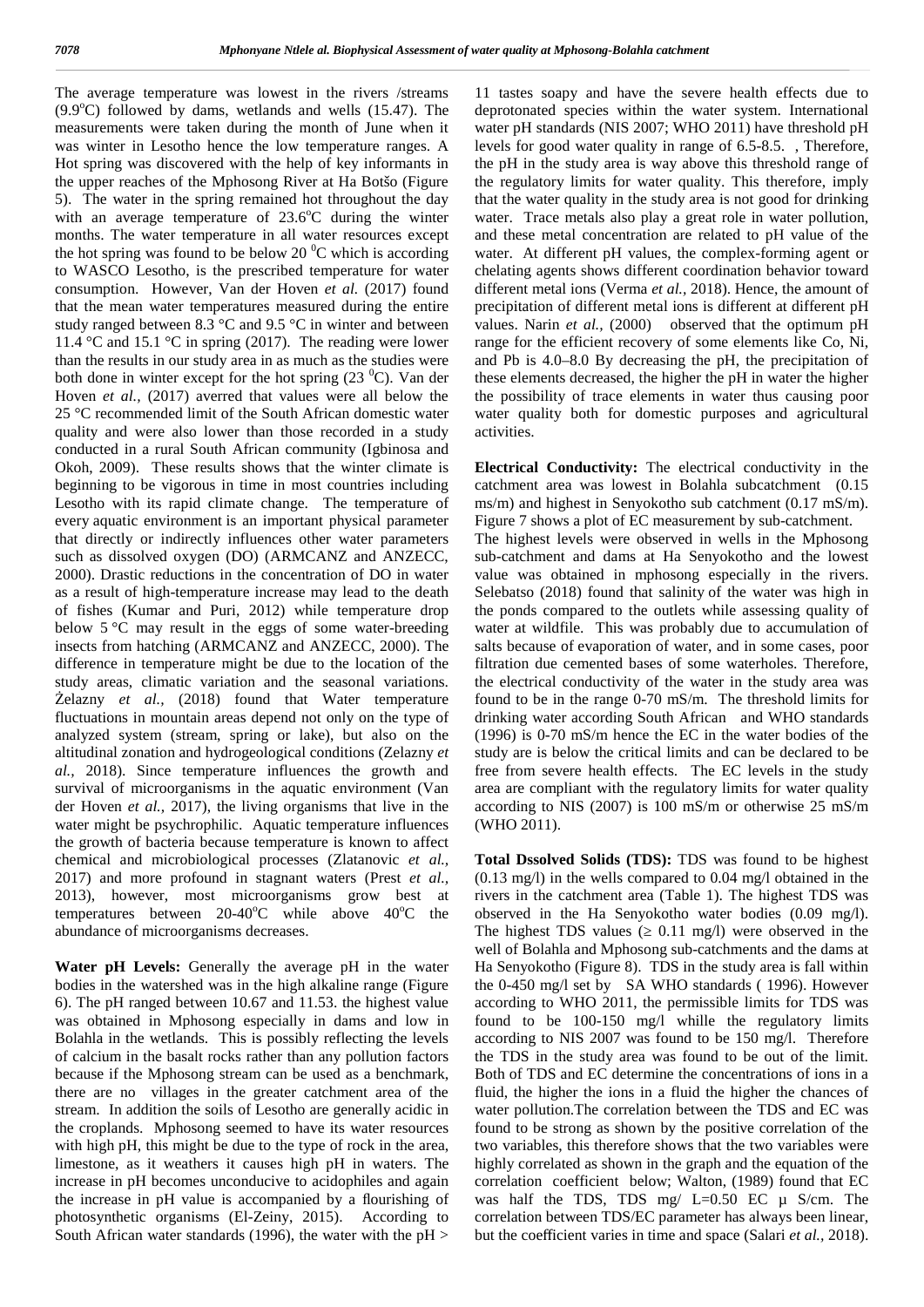Elevated TDS may not necessarily mean a health hazard but water taste deteriorated with increasing TDS and water with high TDS is less preferred by both humans and wildlife (Selebatso et al., 2018). Furthermore, very high concentration concentrations of calcium. of salts in water will not be helpful for quenching thirst (Sengupta, 2013). Both availability and quality of water have effects on population dynamics (Selebatso et al., 2018). Poor water quality has been observed to reduce reproductive rates and survival rates of animal populations, resulting in potential population declines (Pokras and Kneeland, 2009).

**Water Turbidity:** The water turbidity was overall highest in the wetlands (2.46 NTU) followed by rivers (0.92 NTU), wells (0.78 NTU) and lowest in dams (0.66 NTU). The highest turbidity was measured in the Bolahla sub-catchment with 4.74 NTU while the lowest was observed in the Mphosong sub catchment wells (Figure 10). Turbidity describes the amount of light scattered or blocked by suspended particles in a water sample. Therefore, the concentration of turbidity was found to be low in Mphosong sub catchment (Figure 10). The critical threshold value for turbidity is 5 NTU and this is the recommended limit for turbidity. The results therefore indicated that the water was clear and fit to drink since the water with high turbidity is not fit to drink simply because, the particles in turbid waters can carry disease-causing pathogens or toxic pollutants (Alaska D.E.C, 2013). Thus turbidity is hazardous because high turbidity in drinking water can shield bacteria or other organisms so that chlorine treatment at water treatment plants cannot disinfect the water effectively. Since turbidity has a positive correlation with temperature ( Salari *et al.,* 2018), the results on turbidity in the study made sense because mostly the water resources had low temperatures except for the hot spring at Ha Botšo in the Mphosong sub catchment which had high turbidity ( 4.91NTU) because of its high temperatures. The relationship between the temperature and turbidity had a low correlation ( $R2 = 0.30$ ) in the study area (Figure 11). This therefore means that there was no significant relationship between temperature and turbidity in the study area. These results are consistent with Suzuki et al, (2018) who also observed that the individual effect of turbid water was smaller than the effect of high temperature but the combination of turbid water and high temperature had additive and/or synergistic effects on the biomarkers in S. *marmorata*. Besides the high temperature, the wetlands in the first sub catchment had 4.74 NTU of turbidity, it seemed to be high in that area due to the location of the wetland, it was found within the settlement. Salari *et al.* (2018), stated that the suspended solids increase by the discharge of wastes either from the domestic sewage, industrial or agricultural effluents (Salari *et al.,* 2018). Therefore the observed turbidity levels in the wetlands might be due to some agricultural effluents from kraals and pig sties in the villages.

#### *Base cations*

**Calcium hardness (Ca):** The mean Calcium content in the Mphosong-Bolahla watershed (Figure 12) varies within a narrow range from  $44.03 - 44.92$  mg  $l^{-1}$  in the streams, dams wa and wetlands with an observed outlier in the wells measured at 74.28 mg  $I^{-1}$ . The wells had higher values while the lowest f concentration was recorded in dams. The highest  $Ca^{2}$  loading  $(56.99 \text{ mg } l^{\text{-}1})$  was recorded in Senvokotho sub-catchment and the lowest  $(49.94 \text{ mg } l^{\text{-}1})$  in the Mphosong sub-catchment. Calcium is an alkaline earth metal and exists as a divalent cation and occurs naturally in varying concentrations in most

water bodies and, together with magnesium, is one of the main sources of water hardness property of alkaline water bodies. Soft waters contain low, while hard waters contain high Calcium is an essential element for all living organisms and is an important constituent of the bony skeleton of mammals, which consists of phosphates of calcium (DWA, 1996). According to the SA drinking water standards the critical limits for Ca in the water is from 0-80 mg  $l<sup>-1</sup>$  (DWA, 1996). The highest calcium concentrations within the study area were recorded in the wells  $(64.75-83.05 \text{ mg } 1^{-1})$ and with the exception of Mphosong well  $(83.04 \text{ mg } l^{-1})$  all other sub-catchments recorded concentrations within the SA critical range. This variation is caused by the differences in the geology of the area. The area that are dominant with calcite, limestone and gypsum rocks tend to have high calcium concentrations in the water bodies which might have come by weathering of those rocks. In essence, the quality and quantity of chemical elements in surface water can be influenced by land relief, geochemical structure, land use, seasonal variations in weather conditions (precipitation-evaporation), plant cover and atmospheric deposition (Grochowska and Tandyrak 2009). However, Seasonal changes in the water flow rate and biological activity contribute to differences in the chemical composition of surface water (au GusTyn *et al.,* 2012).Low concentrations were observed in the waters of streams, whose catchment areas are partly overgrown by forest (Potasznik et al 2015). The results in Bolahla Mphososng catchment are consistent with our findings since the lowest Ca concentration was obtained in Ha Botšo. This is because the streams are normally surrounded by the forests, therefore the forests have high humic acids influx which tend to decrease the calcium content in waters.

**Magnesium (Mg):** Magnesium concentrations in the watershed were generally low  $(3.53-7.36 \text{ mg } l^{\text{-}1})$  with the lowest readings observed in the streams  $(3.53 \text{ mg l}^{-1})$  while the highest concentration was recorded in the wells  $(7.36 \text{ mg } l^{-1})$ (Figure 13). The lowest concentrations occurred in the Mphosong sub-catchment (2.36 ml  $l^{-1}$ ) and the highest at Ha Senyokotho sub-catchment  $(7.58 \text{ ml } 1^{-1})$ . Magnesium in water bodies is normally from the industries dealing with chemical including magnesium oxide, but in the case of the study area there were no industries or factories that deals with chemical containing Mg hence the low concentrations. The high concentrations of magnesium relative to calcium (calcium to magnesium ratio $>1$ ) are typically found in municipal and industrial wastewaters (Pescod, 1992; Kiziloglu *et al.,* 2007) due to magnesium-containing chemicals, such as magnesium oxide used in the tannery industry The concentration were found to be far lower than that of calcium. However, changes in overall water quality as well as in the relative concentrations of magnesium and calcium may occur in water resources over a long period (Qadir *et al.,* 2018). Kazi *et al.,* (2009) found that, among the 16 elements determined in Manchar Lake water except Cu, Cr, Co and Mn, other elements (Na, K, Ca, Mg, Fe, Al, Ni, As, Se, Pb and Cd) have higher values as compared to the permissible level of these elements in drinking water (WHO,2004). Thus they did not comply with results from the study area, the reason might due to inflow of effluent from industrial, domestic, agricultural and saline seeps into the lake and also resulting from people living in boats and fishing as averred by Kazi et al. (2008), whereas in our study area there were no visible signs of effluents that would lead to high base cation concentration in water.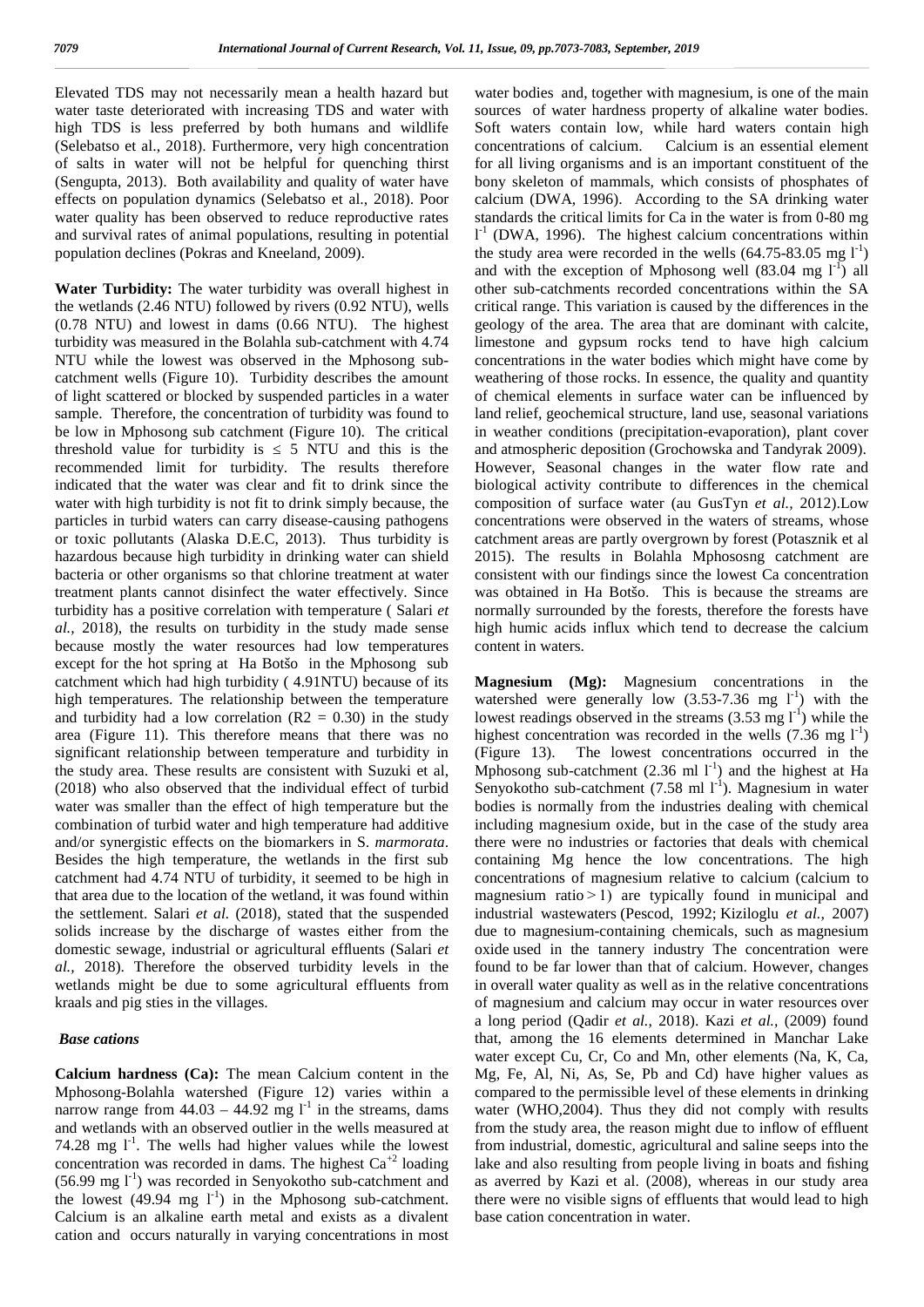#### **Anions**

**Phosphates:** There are no prescribed P standards in either the South African standard or the WASCO. However according to WHO, (2011), the phosphate concentration that is prescribed was 0.01 mg/l. The phosphate concentrations in the catchment vary by type of water source and sub-catchment (Figure 14). The range  $(2.31 - 3.92 \text{ mg } l^{\text{-}1})$  amongst water sources is generally higher than the WHO water drinking standards. The highest concentration was found in rivers and low in wells. The highest P concentrations were observed in the streams and lowest in the wells. The concentration of P were highest in the Senyokotho (3.24 mg  $1^{-1}$ ) although the lowest (2.87 mg  $1^{-1}$ ) observation recorded for the Mphosong sub-catchment was still significantly higher than the upper limit of the SA Standards for drinking water. Surface waters and groundwater become contaminated from both natural and anthropogenic. Sources of phosphates. Natural sources of phosphorus in both surface and groundwater include atmospheric deposition, natural decomposition of rocks and minerals, weathering of soluble inorganic materials, decaying biomass, runoff, and sedimentation. Anthropogenic sources include; fertilizers, wastewater and septic system effluent, animal wastes, detergents, industrial discharge, phosphate mining, drinking water treatment, forest fires, synthetic material development surface (Spraill *et al.,* 1998; Sheila, 2005).The highest phosphate concentration was found in rivers across all sub catchments (Figure 14). Naturally streams are below the cropland and villages, so the high phosphate in this case might be due to fertilizer runoff from the fields and or use of detergents from village and streams because the latter are also used for laundry. The lowest concentration was found at Ha Mahloane dam where the well was cemented so the leaching of non-source pollutants could not reach, only the effluents from runoff could be visible since the well was not covered. Naturally occurring levels of phosphates in surface and ground water bodies are not harmful to human health, animals or the environment, however, extremely high levels of phosphates can cause digestive problems (Sheila, 2005). This might be the case with the water of the study area because in all the water resources, phosphate was found to be higher than the recommended drinking water standards according to SA drinking water standards, 1995. The results in the study area indicate much better water quality that other studies ((Ayandiran *et al.,* 2018) which report much higher P levels  $((40.20 \text{ to } 71.20 \text{ mg } l^{\text{-}1}).$ 

**Nitrates:** The South African Standards for drinking water have no thresholds for nitrates. However, the Water and Sewage Company of Lesotho (WASCO) thresholds for nitrate in area were<br>drinking water is categorized as a) Ideal  $= 0 - 6$  mg  $I^{-1}$ ; b) standards drinking water is categorized as a) Ideal  $-0 - 6$  mg  $1^{\text{-}1}$ ; b) st Acceptable –  $6 - 7$ mg l<sup>-1</sup>; c) Maximum allowable -  $10 - 20$  mg conc 1<sup>-1</sup>. Nitrates concentration in the study area range from 3.62 stand mg  $l^{-1}$  in the streams to 7.82 mg  $l^{-1}$  in the wells (Figure 15). The highest reading recorded in the Mphosong sub-catchment wells  $(12,84mg 1<sup>-1</sup>)$ . Nitrate is also a well-known contaminant of ground and surface waters and, along with phosphate, is often implicated in the eutrophication of lakes and coastal waters (Yang *et al.,* 2018). High amounts of nitrate may be harmful to living species through metabolic and physiological disorders in animals and plants (Singh *et al.,* 2018; Conlin et al 2018). Nitrate in drinking water is primarily a health concern in that it can be readily converted in the gastrointestinal tract to nitrite as a result of bacterial reduction. In the study area the highest value was recorded at the well at Ha Rantšala which is

located within the settlement and below the croplands of the Mphosong sub-catchment. Other studies (Pulido-Bosch *et al.,* 2000) observed that shallow wells which draw water from intensively cultivated superficial formations, yield waters with high nitrate levels. These results were in inconformity with the results in the study site because the well seemed to be drawing water from the fields above it, hence the higher concentration of nitrates. Other researchers (Soana *et al.,* 2017) also stated that, in permeable soils, excess nitrate from agriculture is transported vertically and accumulates in aquifers. Therefore according to SA drinking water standards the range from 10-20 units has a possibility of methaemoglobinaemia that may occur in infants while the value from 0-6 has no health effects and 6-10 there is a rare methaemoglobinaemia that may occur. The water resources in the catchment fall within the acceptable (0-6 mg l-1) which falls within good drinking water quality standards and would not be expected to pose any health hazards except rare episodes of methaemoglobinaemia in the wetland of the Bolahla sub-catchment (Figure 15). The outlier in the data set occurred in the wells at Mphosong which have spiked the readings with concentrations of nitrate in the maximum allowable range (10-20 mg l-1) posing a high risk of methaemoglobinaemia.

**Chemical Oxygen demand (COD):** The measurement of COD in the project area (Figure 16) ranged from 1.44-17.11 mg  $l^{-1}$  with the lowest recording  $(1.44 \text{ mg } l^{-1})$  observed in the wells while the highest was recorded in the streams  $(17.11 \text{ m}g)$ l -1). The variability amongst the sub-catchments was high with a minimum  $(2.08 \text{ mg } l^{\text{-}1})$  recorded in the Bolahla subcatchment and the maximum  $(13.5 \text{ mg } l^{\text{-}1})$  observed at Mphosong sub-catchment. Chemical Oxygen Demand (COD) is a quick, inexpensive means to determine organics in water. The chemical oxygen demand was measured based on the effluents from the wastes, therefore according to the results found, all the water resources in the study were found to have the COD less than critical threshold of 75 mg l-1 set by the WASCO Laboratories as the national standard. The results indicate that the water in the project area was free from waste with the exception of measurements taken in the streams at Mphosong and wetlands at Hlokoa-le-monate in the Senyokotho sub-catchment respectively. In other studies (Ayandiran *et al.,* 2018) the high (148-180.5 mg l-1) COD measurements were obtained. In comparison, the water bodies in the study area have high quality and clean water. The water quality parameters analyzed in the catchment are therefore summarized and compared with the SA drinking water standards (Table 1). Therefore, most water resources in study area were found to be within the range of water quality except for pH, phosphates and calcium concentrations which were above the prescribed water quality standards. Also, nitrates had high concentrations in some water resources, a bit higher the recommended rate. For other parameters like phosphate and COD, SA water drinking standards had no recommended rates, as such other water quality regulatory standards were used. For instance phosphate water standards got were compared with WHO, 2011, water quality standards while COD was compared with WASCO regulatory water quality limits in Lesotho.

#### **Conclusion**

Most chemical properties that were assessed, showed that the water quality in the study area were not highly susceptible to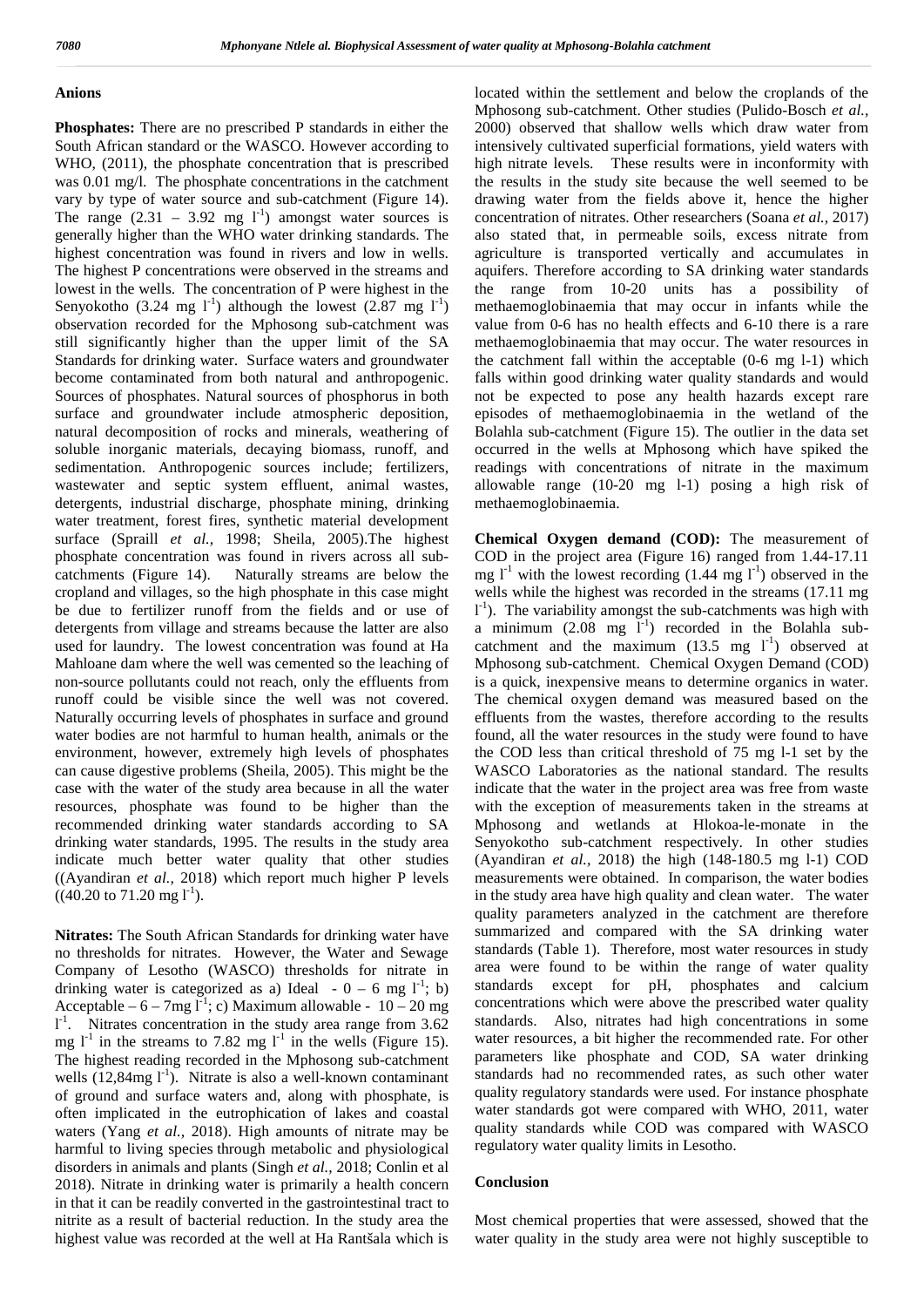pollution except for the water quantity which indicated that the quantity had decreased in the whole catchment. The water quality was mostly found to be of low quality in stagnant waters, for instance, most dams were the ones which were highly impacted. On the other hand, wetlands did not show such much pollution, this was indicated by low pH values in wetlands, low concentration of phosphates and nitrates among others. The reason might be that wetlands still functioned well, since one of its functions is to filter water, then it was able to clean its water except for lot of turbidity and high temperatures. This therefore led to low water quality in wetlands as well. Most rivers had low turbidity and low temperature but phosphates concentrations as well as COD seemed to be high. The reason behind the high concentration in rivers might be due to anthropogenic activities like washing near the rivers, this then caused lot of phosphates from the soaps used as well as fertilizer runoff from the fields. Wells also showed high concentration of EC, TDS, Mg and nitrates concentration were found to be high but wells had low turbidity and low phosphates. Dams and ponds showed high pH values and EC. These factors might be due to the sediments build up in the dams especially in Bolahla where the dam had silted out. Therefore, the sediments in the dams bring the pollution to the water whereas the high pH might be from the soaps used for washing clothes next to the ponds. However, the most water resources seemed to be lying between the recommended SA water drinking standards. Few of water resources that were above the prescribed standards did not have any severe health effects to the users. This was also explained by the community people that they had not encountered and health hazards due to water. PH values and Ca concentration did not meet the recommended limits in the whole catchments. They were above the SA water drinking standards. High concentrations might be due to the location of the study area, topography and the climate. The study area was full of limestone and igneous rocks which have high Ca content, hence during weathering of rocks Ca become high in water resources. However, phosphates concentration was meet in some of the resources while other resources especially river had lot of phosphate concentrations. Water quality in the study area was found to be low, in as much as the water in the area lied within SA water drinking standards. However, most of parameters did not show severe health effects. The improvement need to be done in the water resources like the conservation and water treatment since the land users especially at Ha Mahloane depended largely on the natural resources. The water quantity was also found to be low, the water level in most water resources was found to be below the normal as well the depth of water even the water discharge was found to be low. This information on water quantity was triangulated by the key informants, they were able to tell if the water quantity had decreased or not, therefore in our measurements they were able to indicate if they had decreased. Due to lack of baseline information, the key informants in the area who were knowledgeable of the area as well as the water status in the last 10 years which was our reference period became the good source. Thus the water in Bolahla-Mphosong catchment seemed to have degraded.

### **Recommendation**

With the view that we need to conserve water for future generations the study concluded that priority one is catchment management and its implementation. Drastic measures are needed to conserve wetlands, there has to be trainings and teachings on the important of water usage and management. Most importantly, the study area relied mostly to agriculture, ministry of Agriculture has to make sure that, they pay a visit to the area in order to teach the farmers how to conserve as well as how to improve their produce both for consumption and for commercial purposes because in essence the study side was the prolific producer hence why most farmers were more in to commercial. Therefore people have to be given information on how to commercialize agriculture since commercial agriculture may lead to rapid land degradation. Besides that they have to be taught how to protect biodiversity, by not cutting trees, reduce grass harvesting in the rangelands and anima harvesting especially in the waters, as biodiversity protect the whole ecosystem. When the ecosystem is improved then all the resources in the area as well water environments get conserved. There was also rainfall in the last two weeks prior to undertaking field work in the study area. Therefore, this might have caused anomalies in the water quantity and quality parameters for the season of instant when the study was undertaken thus the results might not be representative of a normal winter season hence this study needs to be replicated at least once every season of the year to normalize the data. I therefore recommend that the same study to be done throughout the year in different seasons in future.

#### **REFERENCES**

- ARMCANZ and ANZECC, 2000 ARMCANZ, ANZECC Australian and New Zealand Guidelines for Fresh and Marine Water Quality. Volume 2. Aquatic Ecosystems— Rationale and Background Information
- Aslam, R. A., Shrestha, S., and Pandey, V. P. 2018. Groundwater vulnerability to climate change: a review of the assessment methodology. Science of the Total Environment, 612, 853-875
- AuGuStyn l.J., kaniuczak Stanek-tarkOwSka j. 2012. Selected physicochemical and chemical properties of surface water of the Wisloka used as potable water. Inz. Ekolog. 26: 7- 19. (In Polish)
- Ayandiran, T. A., Fawole, O. O., and Dahunsi, S. O. 2018. Water quality assessment of Bitumen polluted Oluwa River, South-Western Nigeria. Water Resources and Industry, 19, 13-24
- Azam, M. M. M., Alam, and Hafeez, M. H. 2018. Effect of tourism on environmental pollution: Further evidence from Malaysia, Singapore and Thailand. Journal of Cleaner Production, 190, 330-338
- Cardinale, B. J., Duffy, J. E., Gonzalez, A., Hooper, D. U., Perrings, C., Venail, P., and Kinzig, A. P. (2012). Biodiversity loss and its impact on humanity. Nature, 486(7401), 59
- Conlin, S. M., Tudor, M. S., Shim, J., Gosse, J. A., Neilson, A., and Hamlin, H. J. (2018). Elevated nitrate alters the metabolic activity of embryonic zebrafish. Environmental Pollution, 235, 180-185
- Department of water affairs (DWA) 2012, proposed national water resource strategy 2; managing water for an equitable and sustainable future, SA
- Department of Water Affairs and Forestry. (1996), South African Water Quality Guidelines
- Didovets, I. A., Lobanova, A., Bronstert, Snizhko, S., Maule, C. F., and Krysanova, V. (2017). Assessment of climate change impacts on water resources in three representative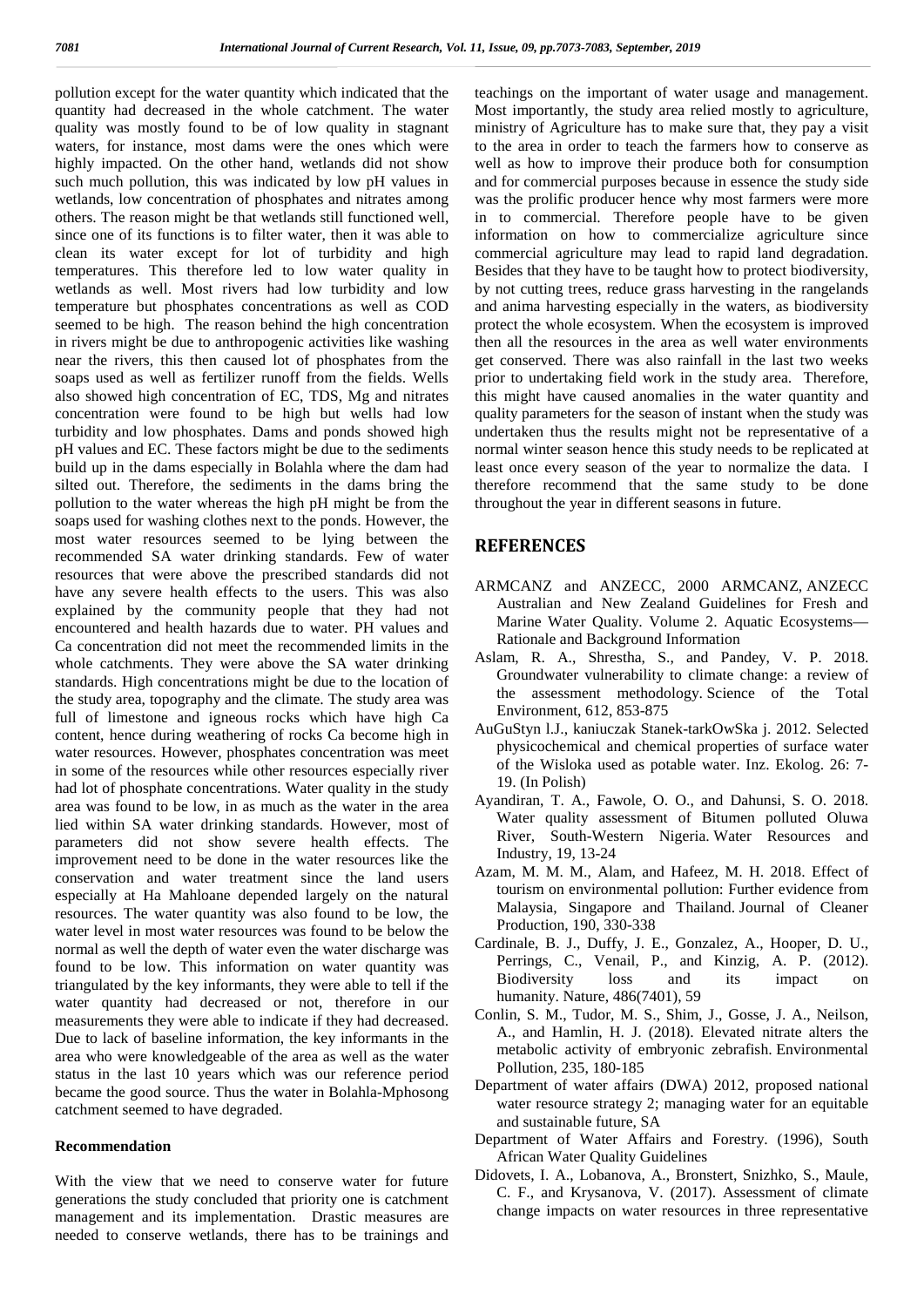Ukrainian catchments using eco-hydrological modelling. Water, 9(3), 204.

- Ding, J. Y., Jiang, L., Fu, Q., Liu, Peng, Q., and Kang, M. 2015. Impacts of land use on surface water quality in a subtropical River Basin: a case study of the Dongjiang River Basin, Southeastern China. Water, 7(8), 4427-4445
- Edition, F. (2011). Guidelines for drinking-water quality. WHO chronicle, 38(4), 104-8.
- El-Zeiny A., 2015. Remote Sensing and GIS for Assessment and Mapping of the Environmental Degradation in the Coastal Region at Damietta-Egypt, Ph.D. Thesis. Damietta Faculty of Science, Damietta University, Egypt
- Garda, C. H., Castleden, and Conrad, C. 2017. Monitoring, Restoration, and Source Water Protection: Canadian Community-Based Environmental Organizations' Efforts towards Improving Aquatic Ecosystem Health. Water, 9(3), 212.
- Genç, O. M., Ardıçlıolu, and A iraliolu, N. 2015. Calculation of mean velocity and discharge using water surface velocity in small streams. Flow Measurement and Instrumentation, 41, 115-120
- Genç, O. M., Ardıçlıolu, and A iraliolu, N. 2015. Calculation of mean velocity and discharge using water surface velocity in small streams. Flow Measurement and Instrumentation, 41, 115-120
- Grochowska, J., and Tandyrak, R. 2009. The influence of the use of land on the content of calcium, magnesium, iron and manganese in water, exemplified in three lakes in the Olsztyn vicinity. Limnological Review, 9(1), 9-16.
- Gwimbi P. 2011. The microbial quality of drinking water in Manonyane community: Maseru District (Lesotho)
- Hadizadeh, F. M. S., Allahyari, C. A., Damalas, and Yazdani, M. R. 2018. Integrated management of agricultural water resources among paddy farmers in northern Iran. Agricultural Water Management, 200, 19-26
- Hampson, D., Crowther, J., Bateman, I., Kay, D., Posen, P., Stapleton, C., and Tzanopoulos, J. 2010. Predicting microbial pollution concentrations in UK Rivers in response to land use change. Water research, 44(16), 4748- 4759
- Huang, Y. X., Chen, F., Li, J., Zhang, T., Lei, J., Li, and Wang, X. 2018. Velocity of water flow along saturated loess slopes under erosion effects. Journal of Hydrology, 561, 304-311
- Igbinosa E.O. A.I., Okoh 2009. Impact of discharge wastewater effluents on the physico-chemical qualities of a receiving watershed in a typical rural community Int. J. Environ. Sci. Technol., 6 (2009), pp. 175-182, 10.1007/BF03327619
- Johannsen, S. S., and Armitage, P. (2010, May). Agricultural practice and the effects of agricultural land-use on water quality. In Freshwater forum (Vol. 28).
- Karatayev, M. Z., Kapsalyamova, L., Spankulova, Skakova, A., Movkebayeva, G., and Kongyrbay, A. 2017. Priorities and challenges for a sustainable management of water resources in Kazakhstan. Sustainability of Water Quality and Ecology, 9, 115-135
- Kazi, T. G., Arain, M. B., Jamali, M. K., Jalbani, N., Afridi, H. I., Sarfraz, R. A., and Shah, A. Q. 2009. Assessment of water quality of polluted lake using multivariate statistical techniques: A case study. Ecotoxicology and environmental safety, 72(2), 301-309.
- Kiziloglu, M. F., Turan, Sahin, U., Angin, I., Anapali, O., and Okuroglu, M. 2007. Effects of wastewater irrigation on soil

and cabbage‐plant (brassica olerecea var. capitate cv. yalova‐1) chemical properties. Journal of plant nutrition and soil science, 170(1), 166-172

- Kumar, M. A., Puri 2012. A review of permissible limits of drinking water, Indian J. Occup. Environ. Med., 16 (2012), pp. 40-44, 10.4103/0019-5278.99696
- Lee, E. J., and Schwab, K. J. 2005. Deficiencies in drinking water distribution systems in developing countries. Journal of water and health, 3(2), 109-127
- Lesotho Water Partnership (LWP). 2016. National Consultations on Water, Food Security and Nutrition, Lesotho.
- Matsipa PH. 2008. A Highlight on Sufficiency Economy in Lesotho. Lesotho Country Report. http://www.eto.ku.ac.th/s-e/ SEgroup2/Country Report/Lesotho.pdf
- Mofelehetsi S. 2005. Lack of clean water still a major challenge for Lesotho. International Federation of Red Cross and Red Crescen Societies. http://www.ifrc.org/docs/news/05/ 05042701/ 1
- MOHSW and WHO 2002. Lesotho Health indicators June 5, 2002. www.who.int/ disasters/repo/7773.doc
- Naeem, S. R., Chazdon, J. E., Duffy, C., Prager, and Worm, B. 2016. Biodiversity and human well-being: an essential link for sustainable development. Proc. R. Soc. B, 283(1844), 20162091
- Narin, ., M., Soylak, L., Elçi, and Do an, M. 2000. Determination of trace metal ions by AAS in natural water samples after preconcentration of pyrocatechol violet complexes on an activated carbon column. Talanta, 52(6), 1041-1046.
- Nazari, B., Liaghat, A., Akbari, M. R., and Keshavarz, M. 2018. Irrigation water management in Iran: Implications for water use efficiency improvement. Agricultural Water Management, 208, 7-18
- Ngoma, D. H., and Wang, Y. 2018. Hhaynu micro hydropower scheme: mbulu–tanzania Comparative River Flow Velocity and Discharge Measurement Methods. Flow Measurement and Instrumentation.
- NIS (Nigerian Industrial Standard), 2007. Nigerian standard or Drinking Water Quality, NIS 554, ICS 13.060.20, Approved by the Standard Organization of Nigeria (SON) Governing Council, pp. 14–18.
- Nkheloane.T. A., Olalaye and Mating.R. 2014. Rainfall variability at decadal time scale and temperature trend in two district Agro ecological Zones of Lesotho, Lesotho Journal of agricultural sciences
- Okello, C. B., Tomasello, N., Greggio, N., Wambiji, and Antonellini, M. 2015. Impact of population growth and climate change on the freshwater resources of Lamu Island, Kenya. Water, 7(3), 1264-1290
- Panah, M., and Blanchette, F. 2018. Simulating flow over and through porous media with application to erosion of particulate deposits. Computers and Fluids, 166, 9-23
- Pescod, M. B. (1992). Wastewater treatment and use in agriculture
- Pimentel, D. B., Berger, Filiberto, D., Newton, M., Wolfe, B., Karabinakis, E., and Nandagopal, S. 2004. Water resources: agricultural and environmental issues. BioScience, 54(10), 909-918
- Pokras and Kneeland, 2009. Understanding Lead uptake and effects across species lines: a conservation medicine approach Policy 34: 44-57